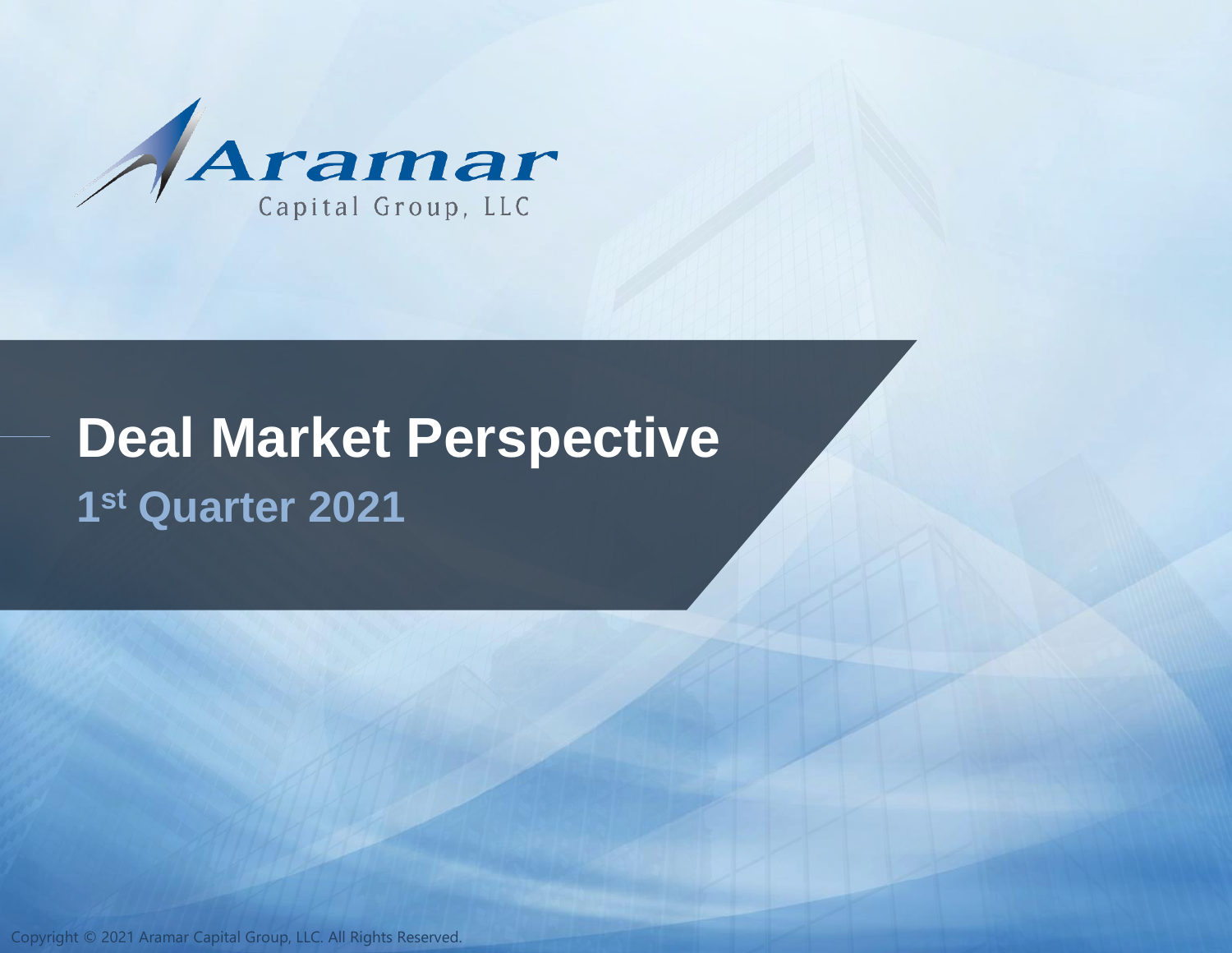## Economic Overview

The U.S. and global economies are continuing to rebound from the havoc wreaked by the Covid-19 pandemic, largely propelled by government stimulus payments and relatively low interest rates (and the resilience of Americans!). The strong infusion of cash into the U.S. economy looks like it will carry on given the potential infrastructure bill and the Fed's near-zero interest rate policy and continued bond buying. Hopefully, the rising percentage of the world's population that is vaccinated will accelerate, the labor market will keep improving, and inflation will be held in check despite the cash surge, though the prevailing global supply chain issues (discussed in the guest article by EY toward the end of this report) and steep commodity price increases may run interference along the path to full recovery.

- ❖ U.S. GDP grew at a 6.4% seasonally-adjusted annual rate in Q1 2021, driving it to within 1% of its pre-pandemic peak reached in late 2019<sup>1</sup>
- ❖ The U.S. unemployment rate declined to a post-pandemic low of 6.0% at the end of Q1 2021, as compared to 6.3% at the end of Q4 2020<sup>1</sup>
	- **•** This rate overstates the market's healing, as an expanded measure that adjusts for misclassified workers and those on the sidelines shows that the "real" unemployment rate was 9.1%
- ❖ Unlike past recessions, the average U.S. household became richer because of stimulus payments, reduced spending due to Covid-19, higher savings, and stock market gains; the aggregate household net worth swelled to \$122.9T in 2020, up from \$111.4T at the end of 2019<sup>1</sup>
- ❖ Fed officials have indicated that they do not expect to raise interest rates until 2024 at the earliest and will continue to buy bonds, purchasing at least \$80B of U.S. Treasuries and \$40B of agency MBS per month

#### U.S. Consumer Spending (Annualized)<sup>1</sup>



❖ The combination of above-trend income and below-trend spending has created an estimated \$1.8 trillion of extra disposable personal income in the U.S. since the beginning of the pandemic<sup>2</sup>

Capital Group, LLC

- ❖ Global shipping costs have surged by more than four times the mid-2020 rates due to a multitude of forces, including stronger-than-expected consumer demand as vaccines take hold and restrictions ease, temporary business closures due to Covid-19 infections among employees, backlogs and congestion at major shipping ports, the temporary closure of the Suez Canal, container shortages, and weather-related problems<sup>3</sup>
	- **44% of small businesses, which typically have less sophisticated purchasing** departments than larger corporations, reported temporary shortages or other supply chain problems in March<sup>4</sup>
- ❖ Business Roundtable's CEO Economic Outlook Survey, a composite index of CEO expectations for capital spending, hiring, and sales over the next six months, was 107.2 in Q1 2021, up 21.0 points from Q4 2020
	- CEOs raised their U.S. GDP growth estimates to 3.7%, a 1.8 percentage point increase from their previous projection
- $\cdot$  The U.S. consumer confidence index rose sharply in April to 121.7, marking the fourth straight month of gains as more vaccinations and stimulus payments were rolled out and businesses more fully reopened<sup>5</sup>
- The U.S. housing market is 3.8M single-family homes short of what is needed to meet surging demand, which has led to a 15-year high in home price growth<sup>6</sup>
- ❖ Corporate income taxes have been declining as a share of total federal tax receipts (to 6.2% in 2020) and as a share of total GDP; increasing these taxes will be a focus of the Biden administration<sup>7</sup>



*7. Office of Management and Budget (2000-2019) and Bureau of Economic Analysis (2020)*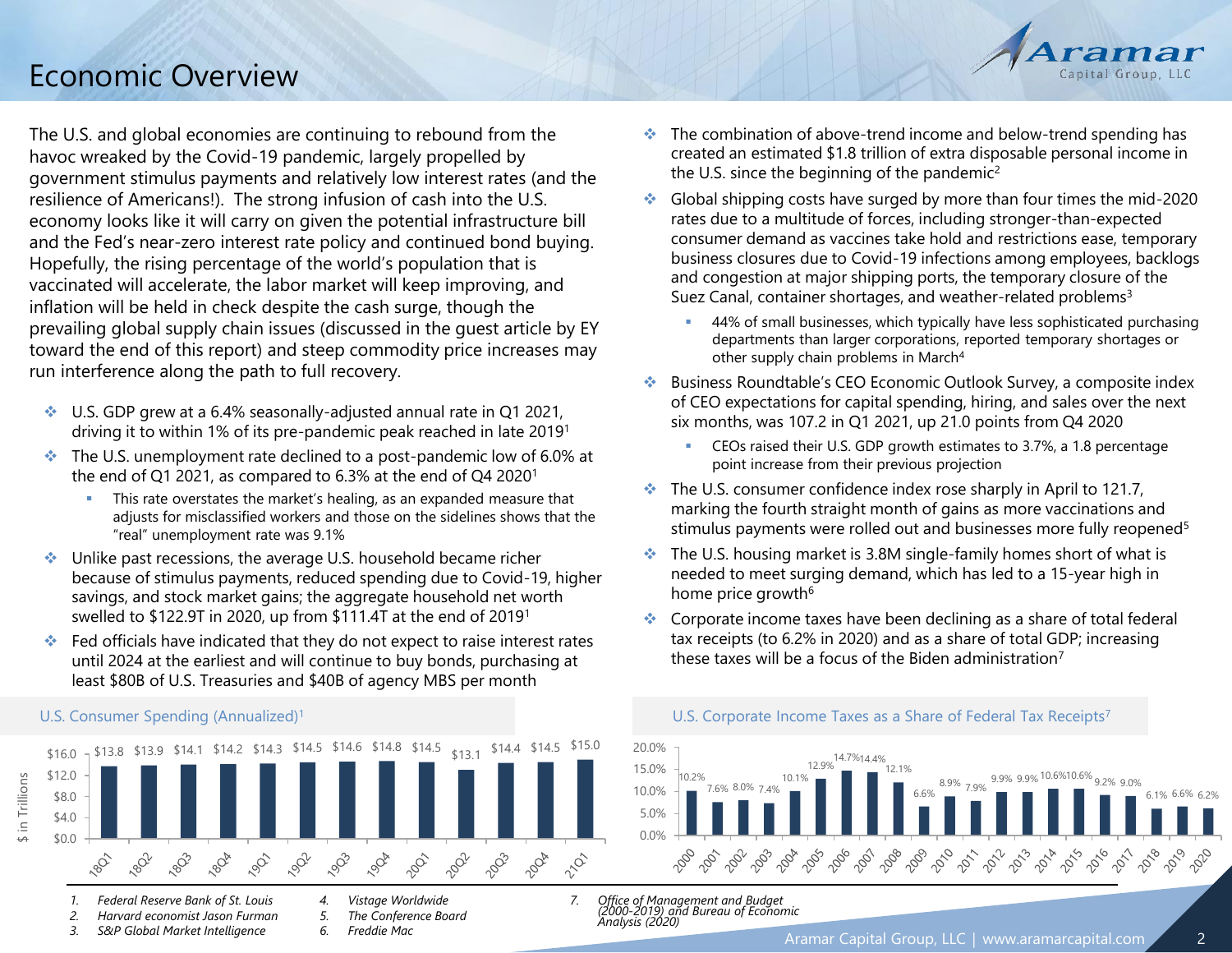

## Mergers and Acquisitions

The U.S. M&A market and associated purchase price multiples continue to be robust, as the cash held by companies has reached new highs and the capital held by investment firms remains near record levels. Acquirers have adjusted well to the due diligence constraints imposed by the Covid-19 pandemic. And the credit markets remain open and eager for deals. The outlook for the balance of 2021 is quite good in terms of transaction activity, especially with the prospect of higher U.S. capital gains taxes likely causing near- and mid-term domestic sellers to accelerate their sale plans to beat any tax hikes.

- ❖ U.S. M&A activity sustained its ferocious pace in Q1 2021, with 1,595 deals worth \$563.2B; this represents the second quarter in a row that M&A activity by value has reached an all-time record<sup>1</sup>
- ❖ Global M&A activity in Q1 2021 reached \$1.16T, making it the most active annual opening quarter on record<sup>1</sup>
	- Cross-border deals were a significant contributor to global M&A activity, hitting a first-quarter record of \$516.6B and nearly returning to historical averages of more than 44.4% of total deal value
- ❖ S&P 500 company cash holdings, excluding financial institutions and utilities, hit a record \$1.9B, according to the most recently available data<sup>2</sup>
- ❖ SPACs continued to drive the surge in M&A activity in the U.S., accounting for 79 business combinations worth \$165B in Q1 2021, up 25% compared to all of 2020<sup>1</sup>
- $\div$  There were 29 public company corporate divestitures in the U.S. worth \$50.3B in Q1 2021, breaking the previous dollar value record of 34 divestitures worth \$49.0B in Q2 2007<sup>1</sup>





- ❖ North America accounted for 54.4% of global deal value, its highest in 14 years, and a sharp turnaround from Q2 2020 when it plunged to 21.5%<sup>1</sup>
- ❖ The median U.S. middle-market M&A EV/EBITDA multiple in Q1 2021 was 8.8x, down slightly from Q4 2020, but above the 12-month average<sup>3,4</sup>
- Buyout multiples in Europe are now at seven-year lows, while prices across the Atlantic are experiencing exactly the opposite<sup>5</sup>
- ❖ Due to the proposed corporate tax changes increasing the top federal capital-gains rate from 23.8% to 43.4% and eliminating the carriedinterest tax advantage – business owners are expected to fast-track sale processes to close deals in 2021 and investment firms will be less incentivized to hold investments for more than three years<sup>6</sup>





<sup>\$2,000</sup> \$1,803 \$1,551 \$1,597 \$1,474 Transaction Value (\$B) Transaction Value (\$B) \$1,500 \$1,376 \$1,330 \$1,267 \$1,000 \$872 \$907 \$563 \$500 \$0 2012 2013 2014 2015 2016 2017 2018 2019 2020 2021  $\blacksquare$  Q1  $\blacksquare$  Q2  $\blacksquare$  Q3  $\blacksquare$  Q4

*5. PitchBook*

- *2. S&P Global Market Intelligence*
- *3. FactSet*

*4. These multiples reflect prices paid for mainly large public companies and do not account for smaller private company transactions that tend to change hands at much lower multiples*

Aramar Capital Group, LLC | www.aramarcapital.com 3 *6. The Wall Street Journal*

*<sup>1.</sup> MergerMarket*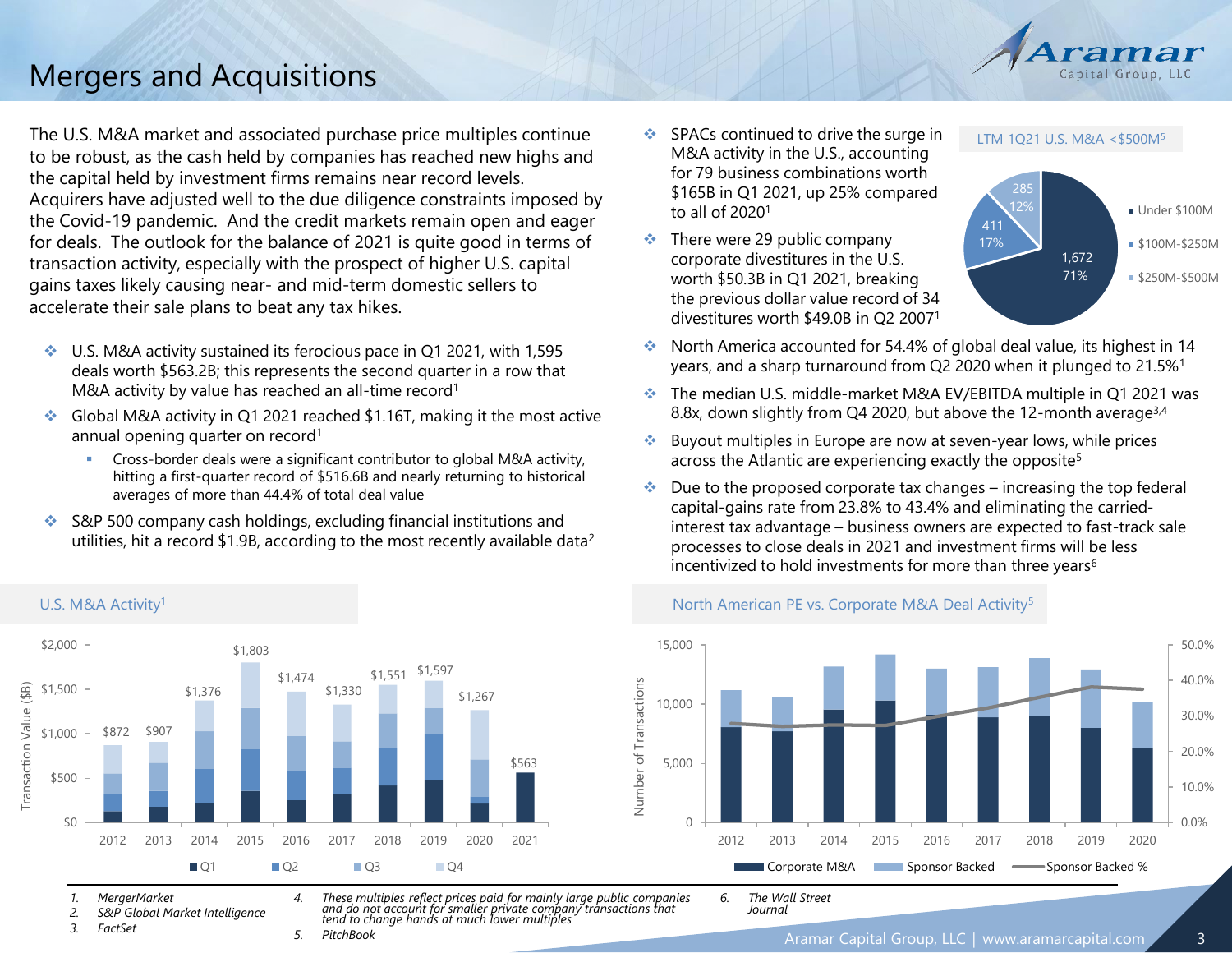## Private Equity

Private equity (PE) transaction activity remains very active … so active that many PE firms are encountering bandwidth issues that are limiting their ability to review opportunities. The record-breaking SPAC capital seeking acquisition targets is presenting a source of competition for larger deals, but it is being offset by the huge amount of so-called dry powder and the healthy inventory of companies in the market, which may very well jump further given the potential capital gains tax increase. PE firms have had particular success with add-on acquisitions, as they provide the opportunity for synergies that can support both higher offers and greater investment returns.

- $\cdot$  There was \$1.9T in PE dry powder globally at the end of Q1 2021, meaning that acquirers will continue to aggressively seek opportunities to deploy their ample capital<sup>1</sup>
- ❖ U.S. PE investment activity in Q1 2021 totaled \$203.0B across 1,763 deals, representing a year-over-year increase of 20.8% and decrease of 16.8%, respectively<sup>2</sup>
- ❖ The overarching trend in PE is for managers to specialize and focus on certain sectors, with the proportion of specialist firms in the U.S. up 50% over the past decade<sup>2</sup>
- \$800 \$743 \$764 8,000 \$724 \$641 \$597 Transaction Value (\$B) Transaction Value (\$B) \$600 6,000  $$528$  \$499 \$433 \$376 \$400 4,000 \$203 \$200 2,000  $$0$ 0 2012 2013 2014 2015 2016 2017 2018 2019 2020 2021 **Constitution Constitution Constitution Constitution Constitution Constitution Count**

*4. S&P Global Market Intelligence*

## U.S. Private Equity Deal Flow<sup>2</sup>

- ❖ In Q1 2021, U.S. PE deals in the \$25M to \$100M range accounted for 37.8% of all deals below \$500M, the greatest proportion in over a decade<sup>2</sup>
- ❖ Add-on investments continue to drive the overall U.S. PE market, accounting for 74.6% of all deals in Q1 2021, the largest percentage ever<sup>2</sup>





Q1 2021 U.S. PE Deals <\$500M<sup>2</sup>

Capital Group, LLC

- ❖ For PE-led transactions between \$10.0M and \$250.0M, the average EV/EBITDA multiple was 7.0x, according to the most recently available quarterly data, above the 6.7x average during the previous trailing 12 month period<sup>3</sup>
- ❖ Through the first six weeks of 2021, PE-owned companies borrowed \$4.7B to pay for dividends or debt restructurings, the second highest amount since 2000, when the data began being tracked<sup>4</sup>
- ❖ Despite the pandemic, bankruptcy filings by PE-backed companies declined to 147 in 2020, down from 201 in 2019<sup>2</sup>
- ❖ PE fundraising is expected to surpass \$330B in 2021, setting an all-time record<sup>2</sup>



U.S. PE Deal Activity by Type<sup>2</sup>

- *1. Preqin*
- *2. PitchBook*
- *3. GF Data*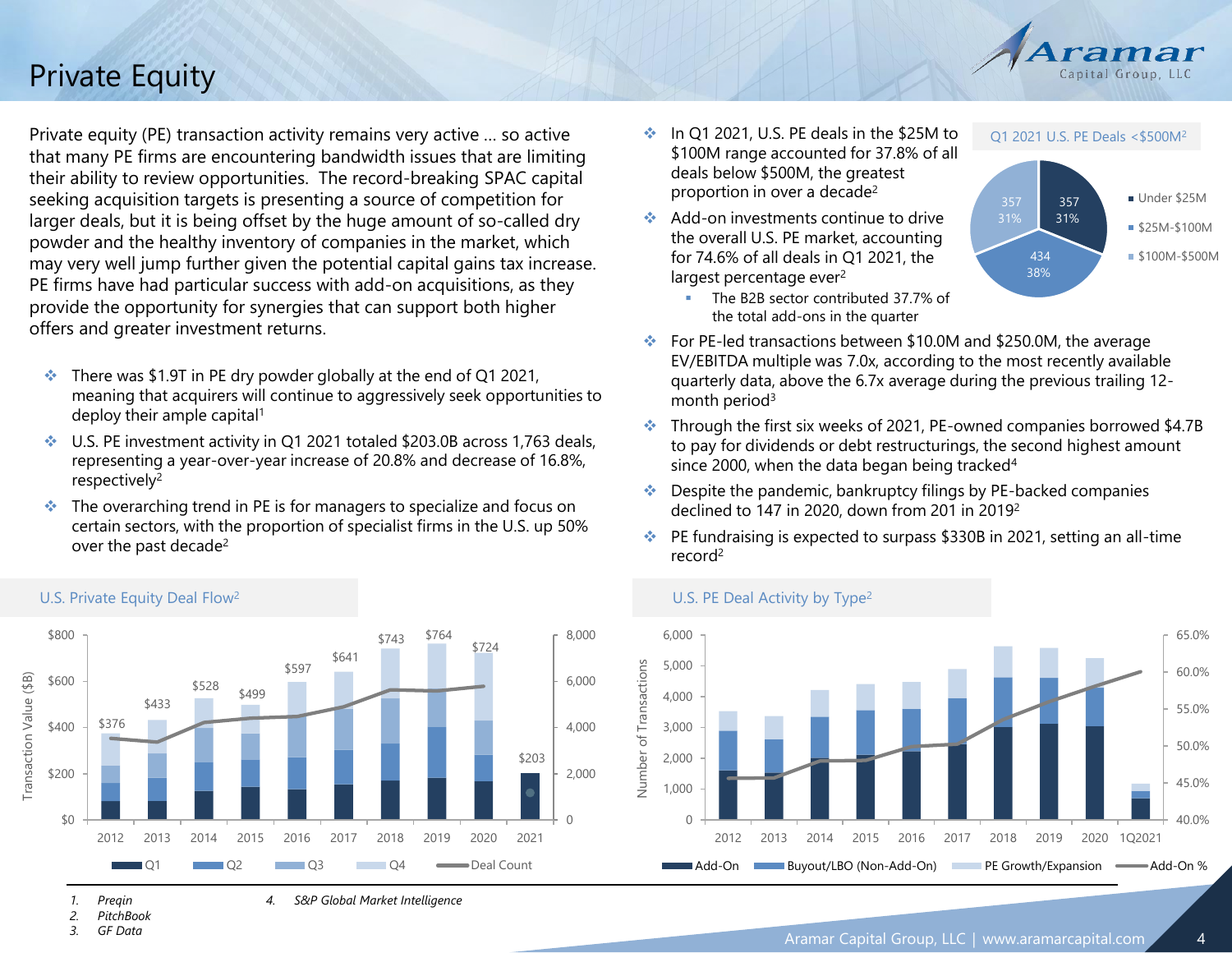

U.S. equity markets have started 2021 with a bang, as many public companies are reporting strong earnings and cash-rich investors chase higher returns than those offered in savings accounts and bonds. IPO activity remains vigorous, with SPAC offerings dominating issuances and the news. Continued low interest rates, growing savings, and a fast-rebounding economy should power markets further, though pending government deficit jumps, commodity price hikes, and global supply chain issues will present some bumps along the road.

Record VC fundraising coupled with high-profile IPOs, SPAC mergers, and an endless flow of unicorns (highlighting the riches to be made in an increasingly speculative market) are enabling startups to raise money with relative ease at lofty valuations. And credit markets remain active as well, including at the junk level, despite the prevailing low interest rates.

## **Equity Markets**

- ❖ The U.S. IPO market continued its strong momentum from 2020, with Q1 2021 recording the busiest quarter in over 20 years; excluding SPACs, there were 99 IPOs that generated deal proceeds of \$41.1B<sup>1</sup>
- ❖ Investors poured money into SPACs at a record pace in the first quarter of this year, with an average of over four created each day raising a total of \$91B; in all of 2020, SPACs raised \$83B across 256 deals<sup>2</sup>
	- With over 400 active SPACs in the market, the volatility is likely just beginning – these SPACs have over \$140B of capital and typically buy companies five times their size, implying buying power of over \$700B, setting up a scramble for deals within the typical two-year widow<sup>2</sup>
	- **EXP** Investors' desperation to chase SPACs may serve as a contrarian indicator; after SPAC issuance peaks in 2007 and 2011, the S&P 500 fell by 58% and 22%, respectively $3$
- $\bullet$  A recent survey indicated that retail traders plan to put 40% of the latest government stimulus payments into the stock market, or \$170B<sup>4</sup>
	- During the decade prior to the pandemic, retail investors accounted for roughly 10% of trading activity in the stock market, but in the last year they have become responsible for close to 25%<sup>5</sup>
- ❖ U.S. venture capital recorded a blistering start to 2021 as startups raised a record \$62B in Q1, more than double the Q1 2019 amount<sup>6</sup>
	- Bitcoin's latest bull run pushed VC investment for blockchain and crypto startups to unprecedented highs – \$3B across 239 deals in Q1 2021<sup>7</sup>

## **Debt Markets**

- ❖ For PE-led transactions between \$10.0M and \$250.0M, the average total debt/EBITDA multiple was 3.8x according to the most recent available data, an increase over the 3.3x seen during the onset of the pandemic and nearing the 3.9x to 4.1x range that existed pre-pandemic<sup>8</sup>
- ❖ Regulators have warned banks and investors against leveraging companies by more than 6.0x EBITDA; still, 53% of M&A deals with high-yield loans in January exceeded that guardrail, the highest ratio since August 2017<sup>9</sup>
- ❖ The 25 largest U.S. banks currently hold 45.7% of their assets in loans and leases, down from 54.1% in Q1 2020, while holdings of U.S. Treasury and agency securities increased by 33.5%; this reflects more stringent borrowing standards and diminished loan demand<sup>10</sup>
- ❖ The average 10-year yields on U.S. investment-grade and high-yield debt increased, but remain near all-time lows, earning investors 2.8% and 6.8%, respectively<sup>11</sup>
- ❖ As of February 2021, investors had borrowed \$814B against their investments, a record amount that represents a 49% year-over-year increase, the fastest jump since 2007<sup>12</sup>
- ❖ Through the first quarter of 2021, the value of debt issuances are running a third higher than the previous ten-year average, acquisitions are more than double, and IPOs are some 15 times higher<sup>2</sup>



- *1. Ernst & Young*
- *4. Deutsche Bank*
- *5. Goldman Sachs 7. PitchBook*
- *2. Dealogic*
- *3. Bank of America*
- *6. PwC & CB Insights*
- *8. GF Data 9. LevFin Insights*
- *10. The Federal Reserve 11. S&P Capital IQ*
	- *12. FINRA*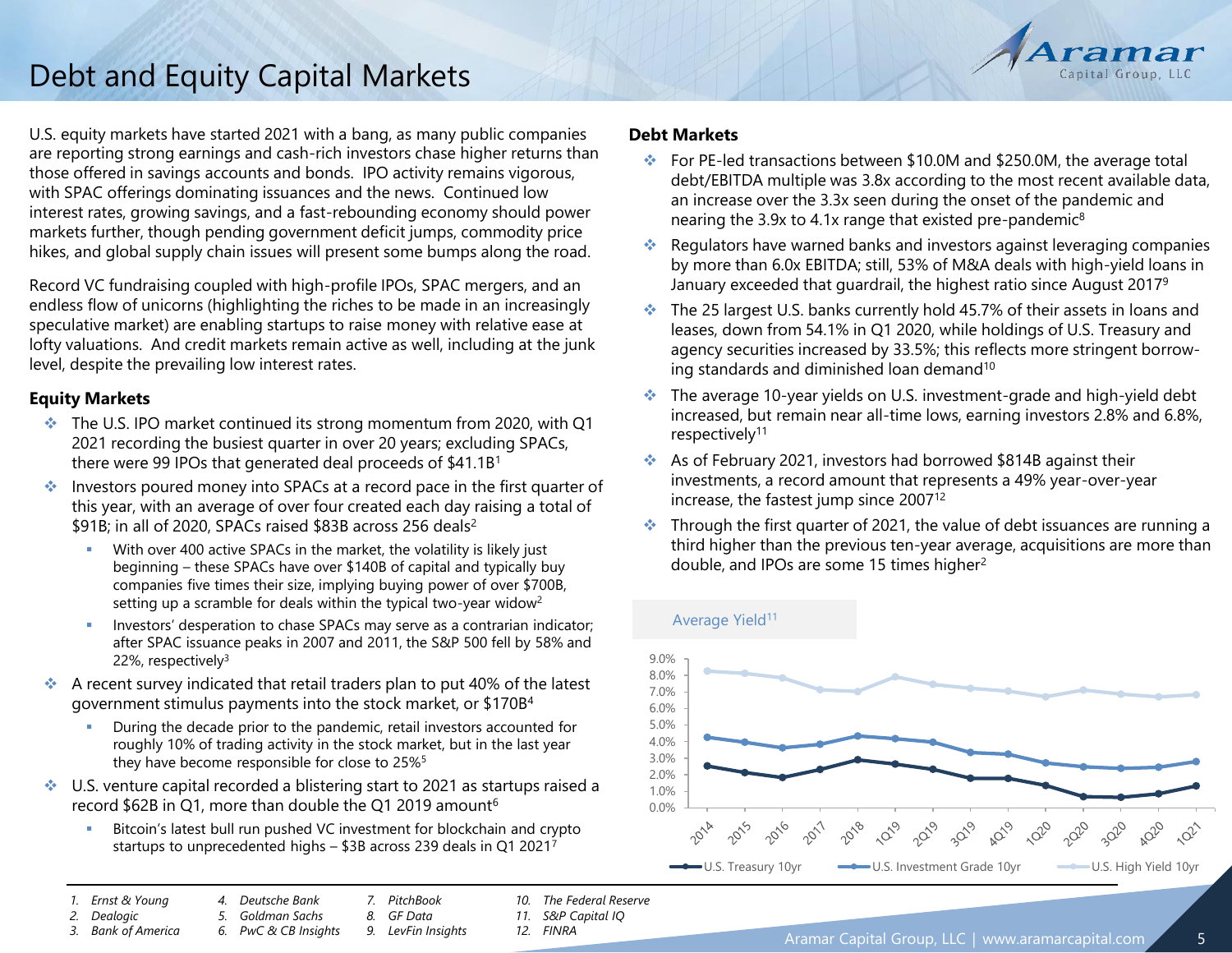

The Covid-19 pandemic has exposed long-standing weaknesses in how we make, source, sell, and move goods. The answer is digitization and automation, in four steps.

## **In brief**

- The global supply chain, in its current form, is incapable of withstanding the disruptive forces of tomorrow.
- Fast-changing consumer preferences, environmental disruptions and intrinsic changes to the global order are key drivers of change.
- There are four imperatives for digitizing and automating the supply chain: intelligence, architecture, operational excellence and planning, and sustainability and resilience.

The global supply chain is a creation from the past, ill-suited for today's fastchanging world. It was designed with linearity in mind: a singular focus on minimizing transport costs through building high-capacity, point-to-point distribution infrastructure. This existing infrastructure can be repurposed, even as newer, faster alternatives have been and will continue to be developed. And, as global trade has accelerated in recent decades, greater levels of investment and manpower have been dedicated to expanding capacity to achieve cost efficiencies.

Yet, the disruption of Covid-19, global shipping delays and port congestion, and the blockage of the Suez Canal have been a wake-up call: the global supply chain is increasingly ill-equipped for today's world and needs to become digital and autonomous if it's to be able to automatically identify and respond to external shocks.

## **The case for modernizing the global supply chain**

Three factors are driving the obsolescence of the global supply chain. First, change in consumer and business demand is accelerating. The EY Future Consumer Index, launched at the beginning of the pandemic, revealed that consumers around the world are progressively shifting their expectations toward products and services that are digital, local, and sustainable. The vision of truly universal, lightning-fast internet access is being realized due to

continued smartphone adoption, the emergence of internet of things devices, and next-generation telecom infrastructure, such as 5G and low-earth-orbit satellite constellations. Consumer and business purchases and decisions will increasingly be voice-driven and machine-augmented, with companies' relationships with customers machine-to-machine, values-based, and digitalfirst.

- 39% of global consumers will shop more online for products they previously bought in stores.
- 48% of global consumers say the environment and climate change will be a top priority for them in how they live and what products they buy.

EY Future Consumer Index, October 2020

Second, environmental factors are starting to exert greater influence. According to the International Air Transport Association (IATA), Covid-19 contributed to an estimated decline of 66% in air traffic in 2020. Additionally, climate change is fueling increased frequency and severity of extreme weather events. One peer-reviewed scientific study estimated that the frequency of intense floods and storms could double within 13 years, and, in 2020 alone, we saw severe flooding in China and India, wildfires in California, typhoon-induced extreme flooding in Japan, and Hurricane Laura, the 16th costliest hurricane on record. In the longer term, rising sea levels could potentially wreak havoc on many seaports and airports located at sea level. Businesses — especially those with large physical footprints — should expect climate-related disruptions as the norm for decades to come.

Finally, the global order is fundamentally reshaping. The rebalanced global system has increased the likelihood that multipolarity will be the end state, as China tries to establish its own sphere of influence in opposition to the West, led by the United States. Escalating tensions around trade, technological innovation, and health care suggest it's highly unlikely we'll revert to the cooperative past that characterized the period following China's 2001 admission to the World Trade Organization. Yet cooperation will be key, especially among countries in close proximity to one another.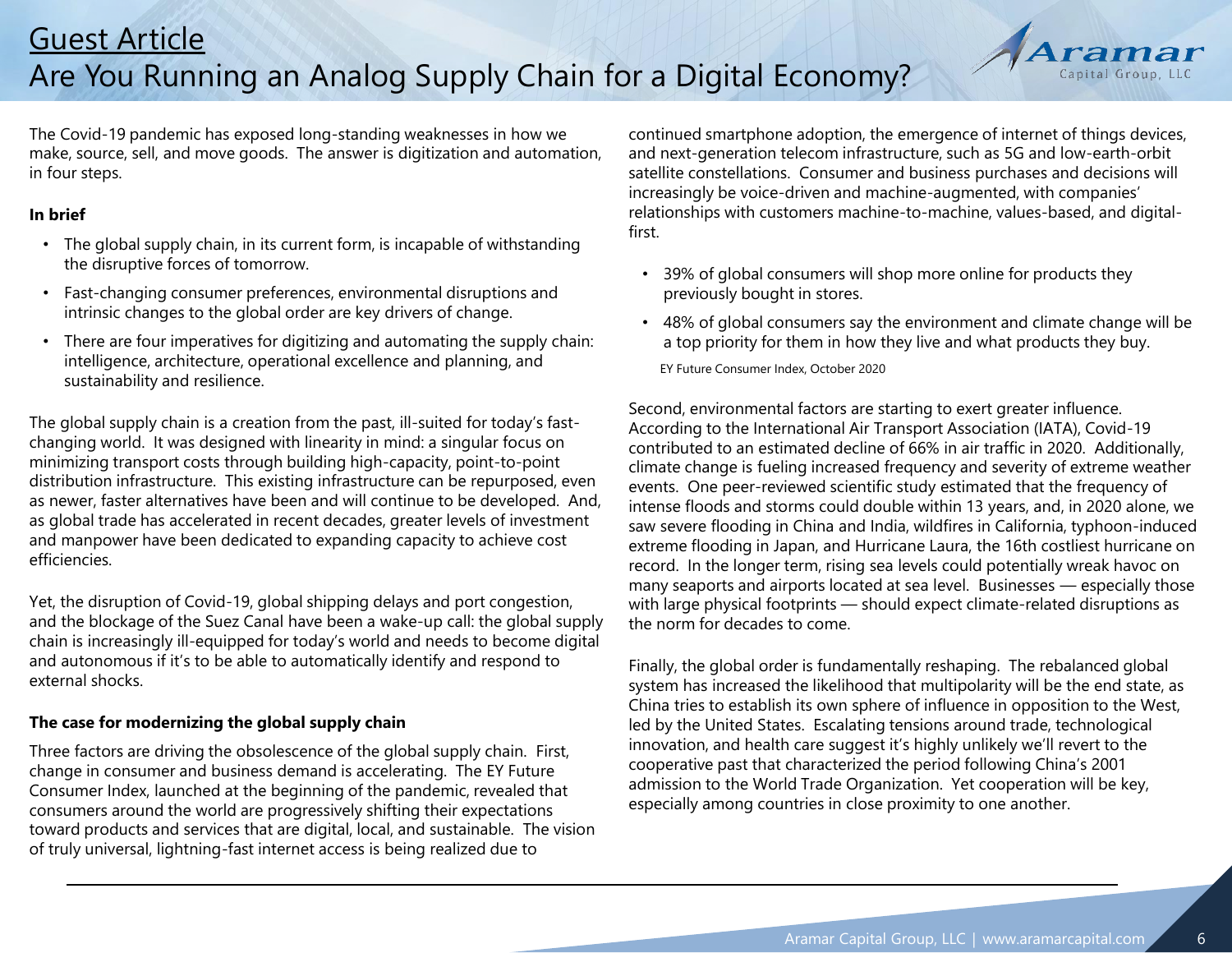## Are You Running an Analog Supply Chain for a Digital Economy?

### **Four imperatives for digitizing and automating your supply chain**

So, how do you future-proof your supply chain? Start by comparing prevailing consumer and business preferences with your supply chain's performance dimensions: cost, quality, and delivery.

The linear global supply chain, designed with little flexibility in mind, has sought to meet consumer and business demands by lowering cost through scale, minimizing delivery time through inventory buildup and logistics capacity expansion, and upholding quality with stringent procurement processes. Yet the strain is apparent. These approaches are not scalable and run counter to the flexibility needed for today's consumers and businesses, while the severity and frequency of climate events and the ever-changing trade regulatory landscape are making the linear global supply chain untenable.

The answer? Applying modern technologies to enable greater levels of automation. Consider the history of telecommunications. The burgeoning cost of manually routing each call, coupled with growth in demand, prompted the invention of the Strowger switch, an automatic private branch exchange (PBX) capable of mechanically routing phone calls with minimal human facilitation.

The global supply chain today stands where the telecommunications industry did 60 years ago. Its only sustainable transformation strategy is to become fully digital and autonomous, able to not only automatically identify and respond to events brought on by natural disasters and geopolitics but also to enable realtime activities, traceability, and responses to customers by seamlessly communicating among assets, systems, and the front and back ends. Real-time information sharing will enable an autonomous supply chain that reduces human involvement — just like the arrival of the automatic PBX made the job of the human telephone operator redundant.

Don't expect any buzzy emerging technology — blockchain, artificial intelligence, 3D printing, cloud-based data lakes, digital twins, warehouse automation, delivery drones — to be a supply chain panacea. The EY Supply Chain Reinvention framework recommends four imperatives to enable an organization's supply chain to transform into one where decisions are more data-driven.

1. Supply chain intelligence: Siloed departmental data is common, so the start of any supply chain reinvention journey is to invest in the right mix of infrastructure and trained talent to enable end-to-end, real-time visibility, allowing for the identification of company-, industry- and geographic-specific pain points.

Capital Group, LLC

- 2. Supply chain architecture: Visibility allows the design of an ideal supply chain operating model, from the structure to governance and processes. This intelligence also assists when weighing the pros and cons to determine the correct mix of local, regional, and global sourcing and manufacturing capability.
- 3. Integrated operational excellence and supply chain planning: This is often the most arduous and continuous step. Key elements, such as procurement, manufacturing, logistics, and fulfillment, should be individually examined, while adopting a systems mindset, to develop allhorizon implementation plans employing such technologies as smart factory, digital fulfillment, and integrated digital planning.
- 4. Supply chain sustainability and resilience: Once supply chain operational excellence is achieved, the next evolutionary step is adopting future business models to sustain competitive advantages. For fresh produce, for example, vertical farming promises to enable production at the point of consumption, dramatically reducing carbon footprints. In fashion, home décor and other consumer products sectors, where hyperpersonalization could be a key differentiator, 3D printing facilities close to customers and smart factories in near-shore locations may prove to be viable options. And, in sectors where disposal of polluting batteries has been a notorious and persistent issue, adopting a circular supply chain operation by repurposing and recycling could be a positive step toward meeting environmental, social, and governance (ESG) targets.

Enterprises are faced with increasing stakeholder pressure to build sustainable businesses. According to our latest supply chain reinvention survey, supply chain executives rank sustainability as a top priority over the next three years, second only to supply chain efficiency.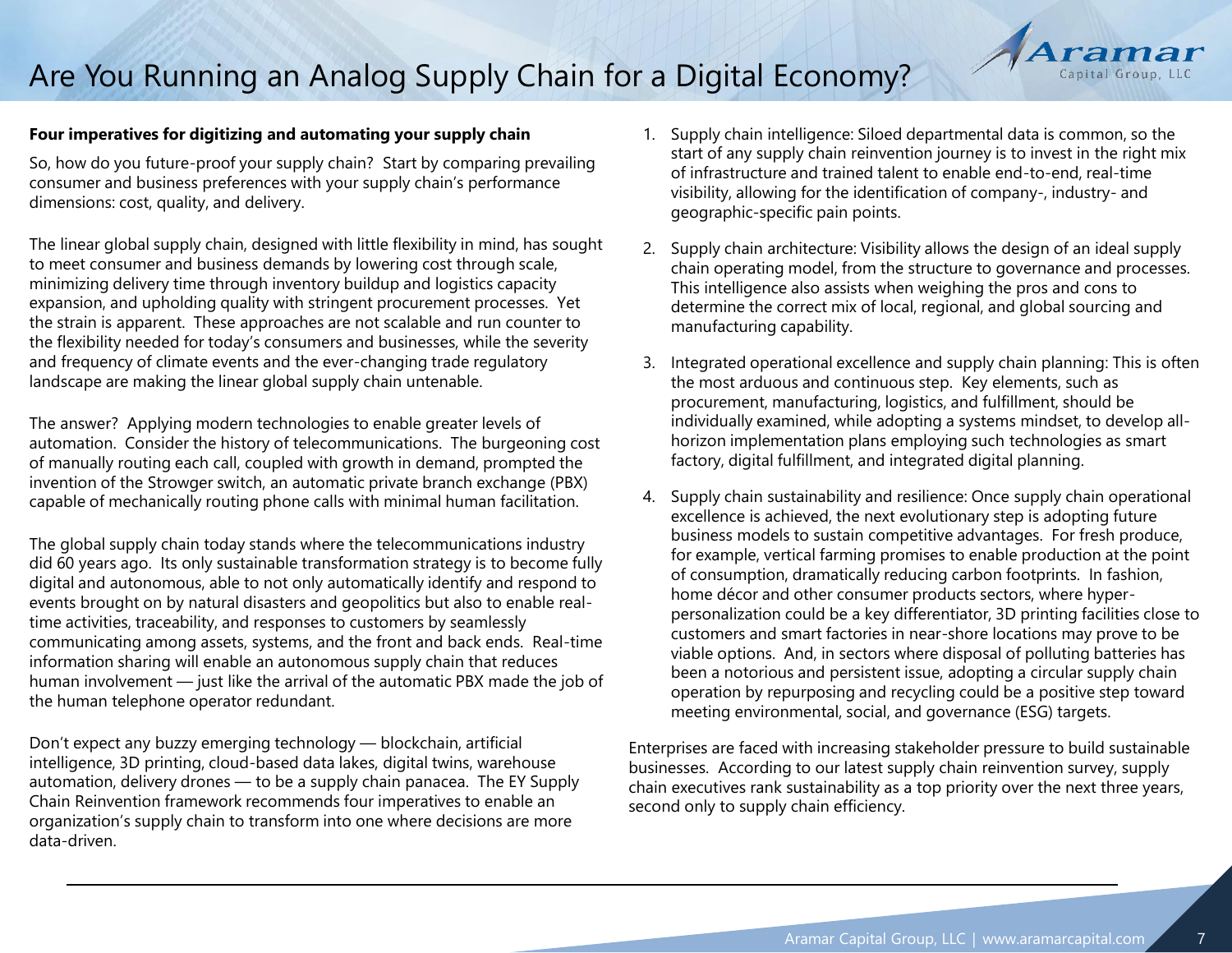# Capital Group

### **A chance for competitive advantages**

We're not suggesting that transforming supply chains is easy. It's an arduous and individualized journey where success is contingent upon the commitment of employees, as well as affiliated partners and suppliers. As these efforts are taken by more and more firms around the world, the global supply chain will morph into a network-based, digitized, and autonomous supply chain that embraces the 3Rs: responsiveness, reconfiguration, and resilience. Companies that move early with intent will gain sustained competitive advantages for years to come.

#### **Summary**

The Covid-19 pandemic has exposed long-standing weaknesses in the global supply chain, an integral part of trade and commerce globally. Fast-changing consumer and business preferences, heightened frequency of environmental disruptions, and intrinsic changes to the global order are key drivers for supply chain transformation. By addressing the four imperatives for supply chain reinvention, companies will reap the benefit of decisions based on data rather than guesswork.

*By Edmund Wong and Glenn Steinberg, Ernst & Young LLP*

### *About the Authors:*

*Edmund Wong is a managing analyst at EYQ China, a global think tank dedicated to covering innovation and disruptive change.*

*Glenn Steinberg, in his role as EY Global Supply Chain and Operations Leader, helps drive high-impact strategies and business execution across the Fortune 500.*